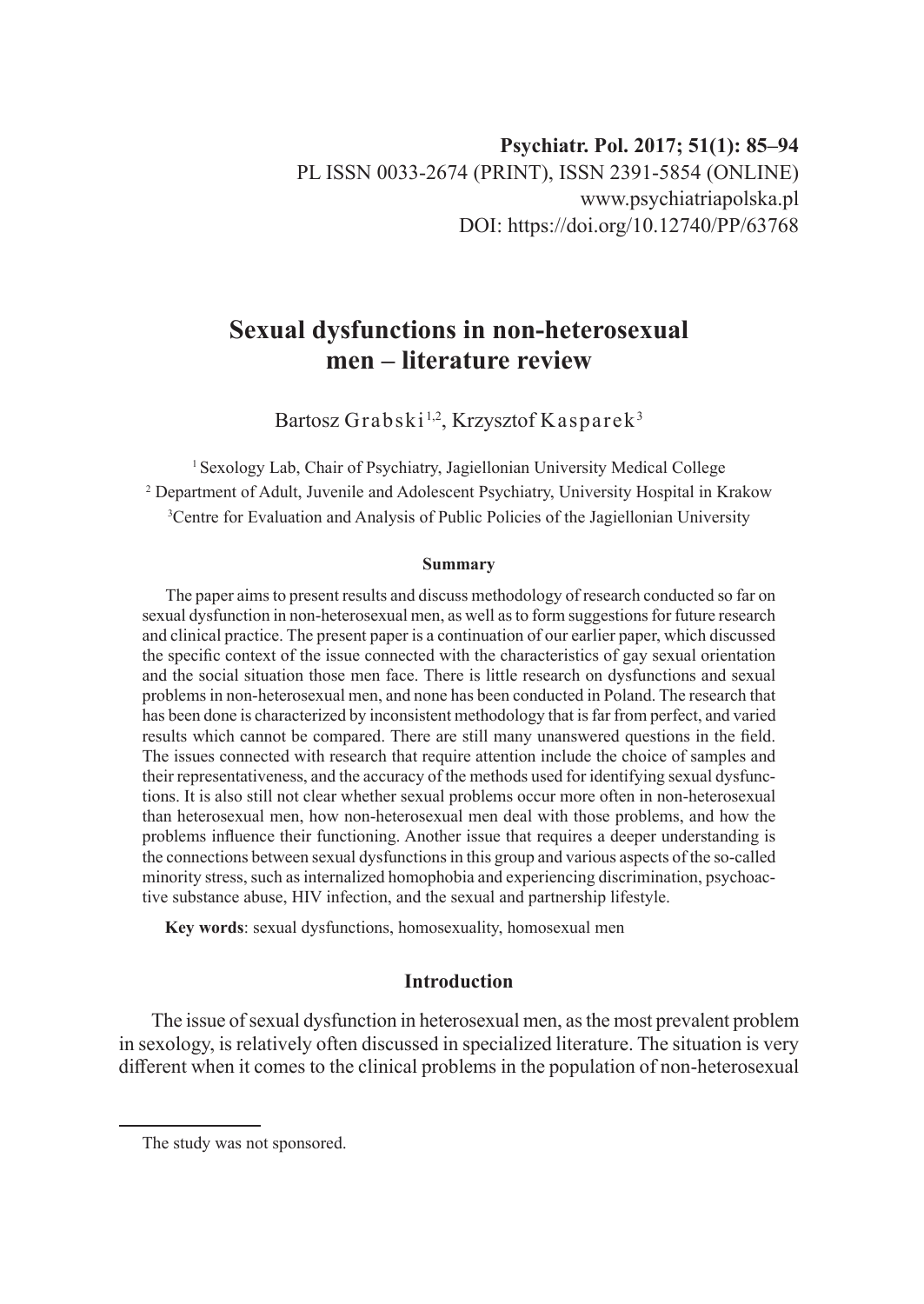men, where specialized literature is scarce. Those issues are not routinely discussed in textbooks on psychiatry, sexology and sexual therapy. The only exception here are highly specialized monographs on LGBT psychology or affirmative psychotherapy for non-heterosexual clients [1, 2]. The analysis on Polish literature on psychiatry and sexology, based on the issues of "Psychiatria Polska" and "Seksuologia Polska" from the last ten years did not yield even one article dedicated expressly to the issue of sexual dysfunction in non-heterosexual men. The situation in international literature is somewhat better, and the present review presents it.

### **Aim**

The article aims to present the most important conclusions from studies on sexual dysfunction in non-heterosexual men and to discuss the applied methodologies, as well as to point to the main challenges faced by future research. The characteristics of gay sexuality and the specific psychosocial context in which it is realized are discussed in another work of ours [3].

## **Material and methods**

# The selection of literature

The selection of literature on the sexual health of non-heterosexual men was done by searching the internet databases PubMed and EBSCO. The search included the years from 2005 to 2015, and the key words used were: sexual dysfunctions, gay men, sexual dysfunction, and homosexuality. Based on these criteria, the publications were selected for both quantitative and qualitative analysis of occurrence of sexual dysfunctions or related problems in non-heterosexual men. In this process, eight original research papers were selected (Table 1), which were then analyzed in terms of methodology and the results. Based on the analyses, conclusions were formed, summing up the present state of knowledge and implications for further research and clinical practice.

| Authors                         | Subjects | Definition of sexual<br>orientation | Sexual dysfunctions                | Diagnosis<br>method |
|---------------------------------|----------|-------------------------------------|------------------------------------|---------------------|
| Bancroft et al.,<br>2005 [4]    | HOM, HET | declaration of identity             | ED. PE                             | original            |
| Lau, Kim and Tsui,<br>20061 [5] | MSM, HET | declaration of behavior             | ED, PE, LSD, OD, PA,<br>Psex, Usex | NHSLS mod           |

|  |  |  | Table 1. Review of original research papers on sexual dysfunction in non-heterosexual men |  |  |  |  |  |
|--|--|--|-------------------------------------------------------------------------------------------|--|--|--|--|--|
|--|--|--|-------------------------------------------------------------------------------------------|--|--|--|--|--|

#### *table continued on the next page*

Women also took part in the presented study. The table represents only the data concerning men.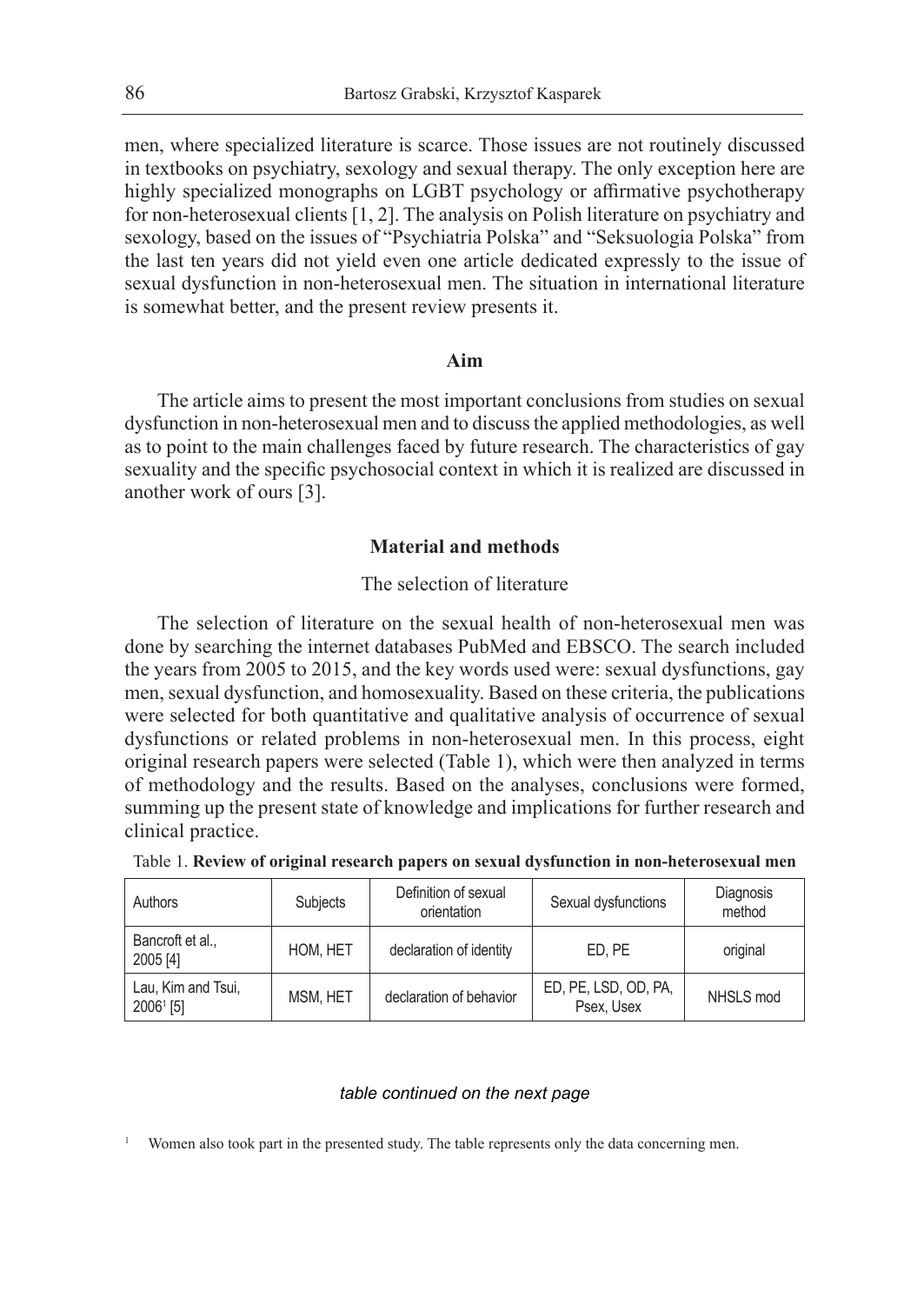| Lau, Kim and Tsui,<br>2008 [6]          | HOM, BI/HET     | declaration of behavior                    | ED, PE, LSD, OD, PA,<br>Psex, Usex, | NHSLS mod                                  |
|-----------------------------------------|-----------------|--------------------------------------------|-------------------------------------|--------------------------------------------|
| Hirshfield<br>et al., 2010 [7]          | HOM, BI,<br>HET | declaration of behavior,<br>Kinsey's scale | ED, PE, LSD, OD, PA,<br>Psex, Usex, | <b>NHSLS</b>                               |
| Jern et al., 2010 [8]                   | MSM, HET        | declaration of behavior                    | PE. DE                              | original                                   |
| Kuyper and<br>Vanwesenbeec.<br>2011 [9] | HOM Bi, HET     | declaration of preference                  | ED, PE, LSD, OD, PA,<br>Psex, Usex, | <b>OSSD</b>                                |
| Vansintejan<br>et al., 2013 [10]        | <b>MSM</b>      | Kinsey's scale                             | ED, PE, LSD, SA                     | EQS, IPE, FSFI,<br>BSFI, G-SAST,<br>IIEF-5 |
| Shindel et al<br>2012 [11]              | <b>MSM</b>      | not stated                                 | ED. PE                              | <b>IIEF-MSM, PEDT</b>                      |

Original – questions created by the authors of the study; BI – bisexual men; BSFI – Brief (Male) Sexual Function Inventory; DE – delayed ejaculation; declaration of identity – men declared their identity/sexual orientation; declaration of preference – men declared the direction of their sexual attraction; declaration of behavior – men declared whether they have engaged in sexual activity with men in the past year; ED – erectile dysfunction; EQS – Erection Quality Scale; FSFI – Female Sexual Function Index; G-SAST – Gay Men Sexual Addiction Screening Test; HET– heterosexual men; HOM – homosexual men; IIEF-MSM – International Index of Erectile Function modified for research on MSM; IPE – Index of Premature Ejaculation; LSD – lowered sexual drive; MSM– men who have sex with men; NHSLS mod – modified version of NHSLS questions; NHSLS – battery of questions used in National Health and Social Life Survey; OD – difficulties with achieving orgasm; PA – fear of low assessment of sexual ability (so-called performance anxiety); PE – premature ejaculation; PEDT– Premature Ejaculation Diagnostic Tool; Psex – experiencing pain during sexual intercourse; QSSD – Questionnaire for Screening Sexual Dysfunctions; Usex – not experiencing pleasure during sex

# Subjects

In six out of eight analyzed studies, authors studied both heterosexual and nonheterosexual men [4–9]. The size of the samples varied from several dozen to almost 7,000 subjects, and the studied men were between 18 and 70 years of age. They were assigned to the group of non-heterosexual men based on their declaration of the preferred gender of their partners (sexual attraction) [9], of engaging in sexual activity with men in the last 12 months or in their lifetime (declaration of behavior [5–8], or a declaration of their identity (self-identification) [4]. Apart from the above-mentioned declarations, researchers used the 7-point Kinsey's scale to establish sexual orientation [7, 10]. In four of the works, authors described the non-heterosexual men simply as Men having Sex with Men (MSM) [5, 8, 10, 11]. The category of homosexual men was distinguished in four studies [4, 6, 7, 9], and two distinguished the category of bisexual men [7, 9]. Another strategy here was used by Lau, Kim and Tsui [6], who treated the group of bisexual and heterosexual men as one reference group for the group of homosexual men.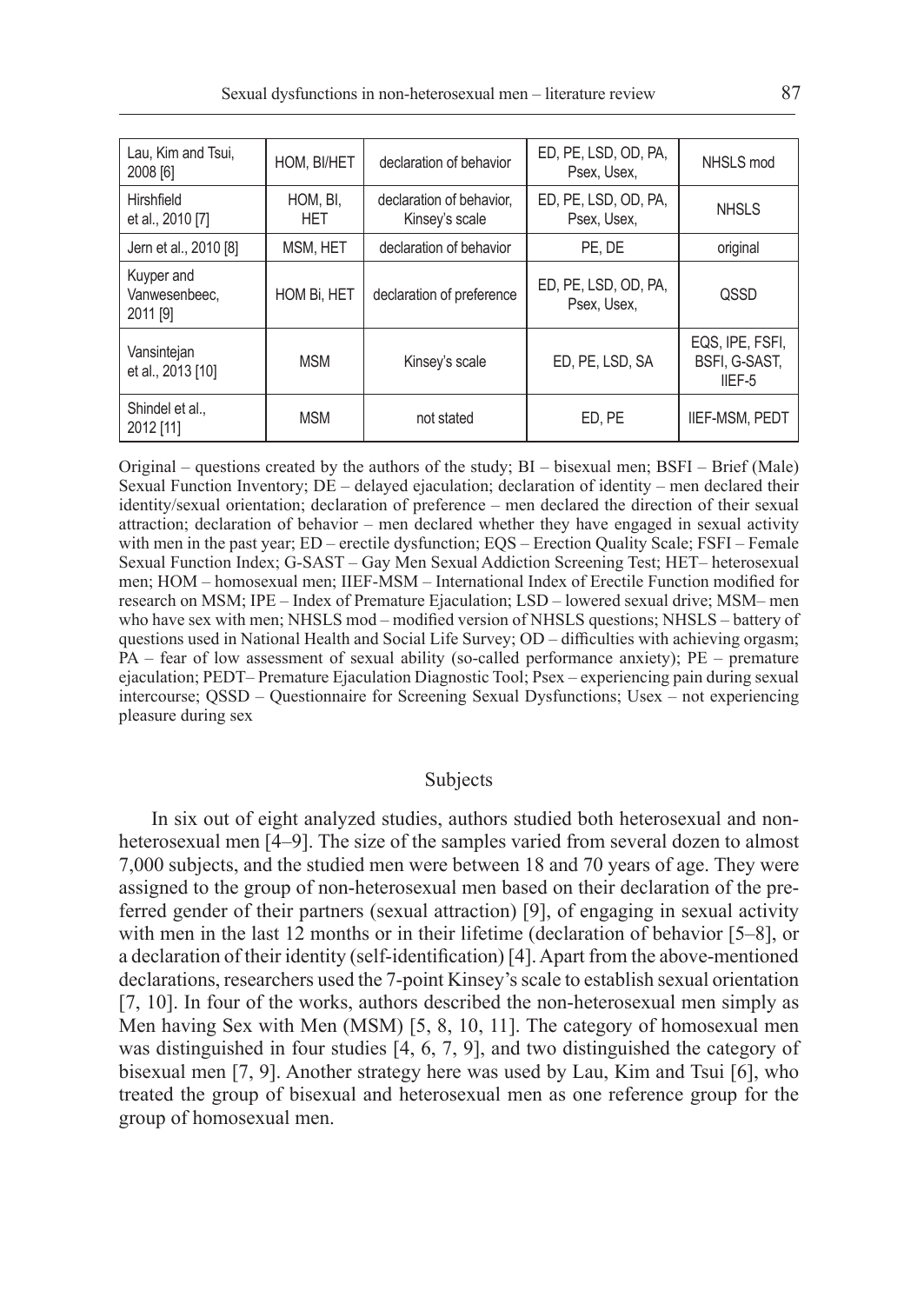## Sample selection and methodologies

The most common sample selection method was the so-called purposive sampling, aimed at recruiting the biggest number of respondents within the researchers' spectrum of interests [4, 6, 7, 10, 11]. Apart from purposive sampling, fully randomized sampling – random sample from a population of citizens [5], pseudo-random sampling – sampling from a population of people registered in an internet study panel, and population study based on twin births in Finland [8].

The most popular study method was an internet-based questionnaire the respondents filled in on their own [4, 6, 7, 9–11]. The methods also included questionnaires distributed by post [8] and telephone interviews [5].

The studied sexual dysfunctions and methods of their identification

The dysfunctions that were studied most often were erectile dysfunction [4–7, 9–11] and premature ejaculation [4–11]. Some researchers also endeavored to identify lowered sexual drive [5–7, 9, 10], difficulties in achieving orgasm [5–7, 9], delayed ejaculation [8], performance anxiety [5–7, 9], experiencing pain during sexual intercourse  $[5-7, 9]$ , lack of pleasure  $[5-7, 9]$ , and addiction to sex  $[10]$ .

The methods for identifying sexual dysfunctions in the analyzed studies included the solutions adopted by the American study National Health and Social Life Survey (NHSLS) [5–7], that is questions based on the Masters and Johnson's four-stage sexual response model as modified by Kaplan, standardized self-assessment questionnaires [9–11] and non-standardized original methods developed by the authors [4, 8].

The used questionnaires included ones designed to assess many different sexual dysfunctions, such as the Questionnaire for Screening Sexual Dysfunctions (QSSD) [9] and International Index of Erectile Function (IIEF) [11], as well as questionnaires designed to assess specific dysfunctions, such as the Index of Premature Ejaculation (IPE) [10] and Premature Ejaculation Diagnostic Tool (PEDT) [11]. Some researchers used questionnaires in versions modified for non-heterosexual men [10, 11], or the adapted module of the Female Sexual Functioning Index (FSFI) questionnaire focusing on pain, in order to identify anodyspareunia [10].

The original method used by Bancroft's team [4] was based on two questions on the occurrence of problems with achieving/sustaining erection (during lifetime, and in the last three months) and one question on premature ejaculation. The original method used by Jern's team [8] was a 10-question questionnaire, where the questions dealt exclusively with issues associated with ejaculation.

# **Results of the studies**

In the study of Bancroft et al. [4], difficulties associated with erection were reported more often by homosexual men, as compared to heterosexual men, both for the last three months and the entire life. The main difference between those two groups, however, was where the respondents described the difficulties as occurring "occasionally" (33% vs. 23%)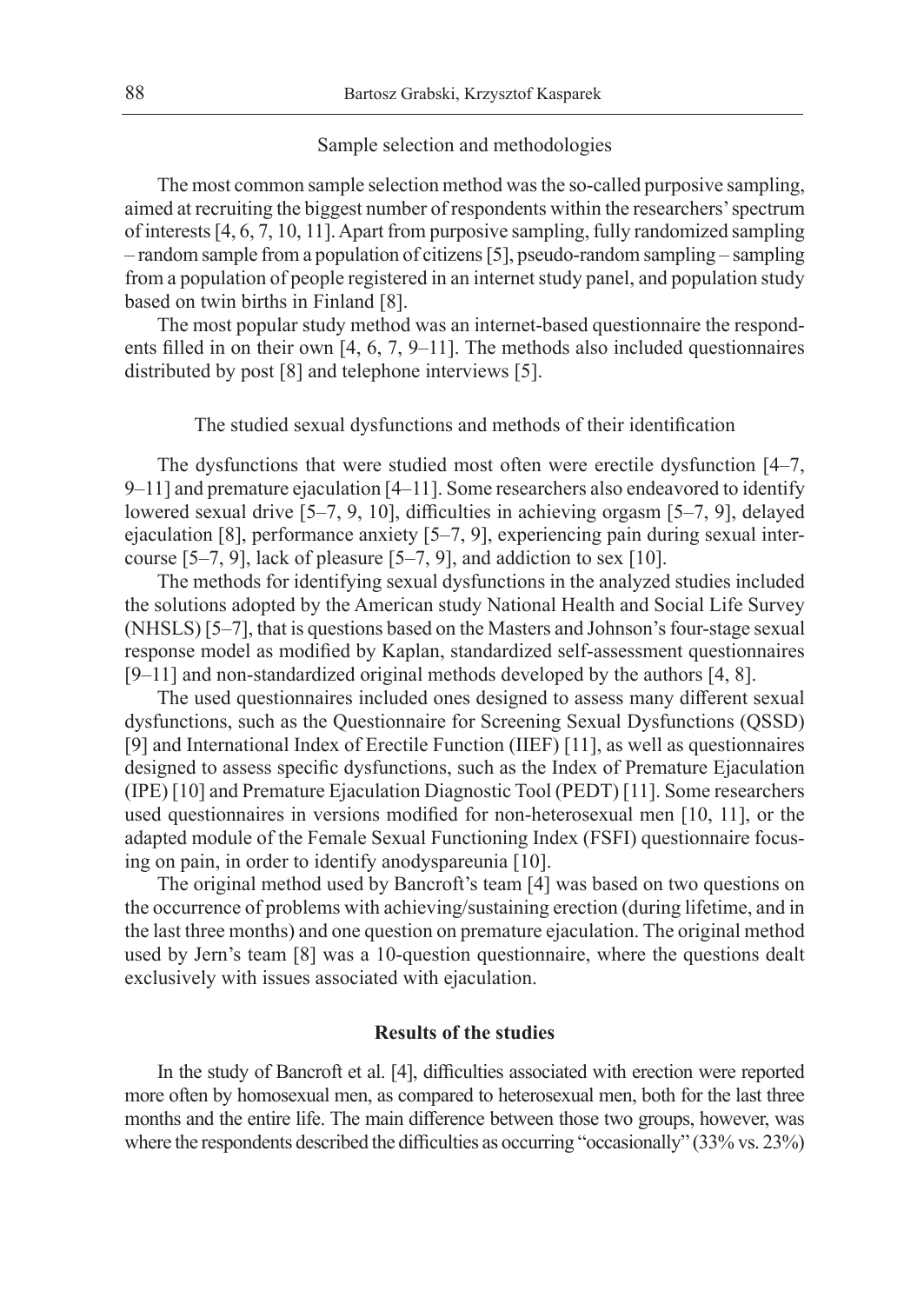and "less than half the time" (6.5% vs. 4%), with no notable differences where problems occurred "most of the time". Another model of responses emerged from the assessment of premature ejaculation, where heterosexual men reported it as occurring "most of the time" notably more often than homosexual men (7% vs. 4.5%). The status of the relationship did not influence the probability of reporting problems with erection of premature ejaculation by homosexual men, but heterosexual men not in a relationship at the time of the study reported problems both with erection and premature ejaculation less often than those in relationships. Among the psychological variables, the strongest predictor for erectile dysfunction in both groups turned out to be performance anxiety, which was higher in the homosexual sample than in the heterosexual sample.

Research conducted by Lau, Kim and Tsui [5] on a random sample of citizens of Hong Kong showed that almost half of the studied Men having Sex with Men (MSM) reported at least one of the studied sexual dysfunctions. A third of respondents who reported such problems described them as making everyday life much more difficult. The most common complaints were premature ejaculation (22%), lack of pleasure during sex (20%) and loss of interest in sex (20%). Problems with achieving/sustaining erection, inability to experience orgasm or performance anxiety were reported by a tenth of the respondents. The least reported dysfunction was pain experienced during sexual intercourse (4%). A comparison of the prevalence of each dysfunction in the population of heterosexual men and MSM showed a lower probability of premature ejaculation in the latter group. The latter group was at the same time characterized by a higher probability of a loss of interest in sex than the heterosexual group.

The same researchers, in an article published two years later [6], demonstrated a connection between the occurrence of sexual dysfunction in MSM and lack of permanent employment and identifying as bisexual or heterosexual. A higher percentage of sexual dysfunctions was also reported by non-heterosexual men who used psychoactive substances recreationally and often engaged in risky sexual behaviors. The analysis for correlations of specific dysfunctions showed a clear connection between experiencing pain during anal intercourse and engaging in anal sex without protection, as well as between lack of pleasure during sex and overusing alcohol before engaging in sexual activity. The issue that is especially important in research on the sexuality of the population of non-heterosexual men is discrimination because of sexual orientation. In the discussed study [6], MSM who experienced discrimination because of their sexual orientation were more prone to erectile dysfunction and premature ejaculation. Those MSM who experienced anxiety because of their orientation were more likely to experience anxiety about engaging in sexual activity and sexual dysfunctions, and those who were ashamed of their orientation were more likely not to experience pleasure during sex and prone to lack of sexual satisfaction.

In the study conducted by Hirshfield et al. [7], the sexual problems most often reported by non-heterosexual men were lower sexual drive (57%), problems with erection (45%), performance anxiety (44%), lack of pleasure during sex (37%), inability to achieve orgasm (36%), premature ejaculation (34%), and pain during sex (14%). Sexual problems were reported more frequently by men who were young, not in a relationship, and HIV-positive.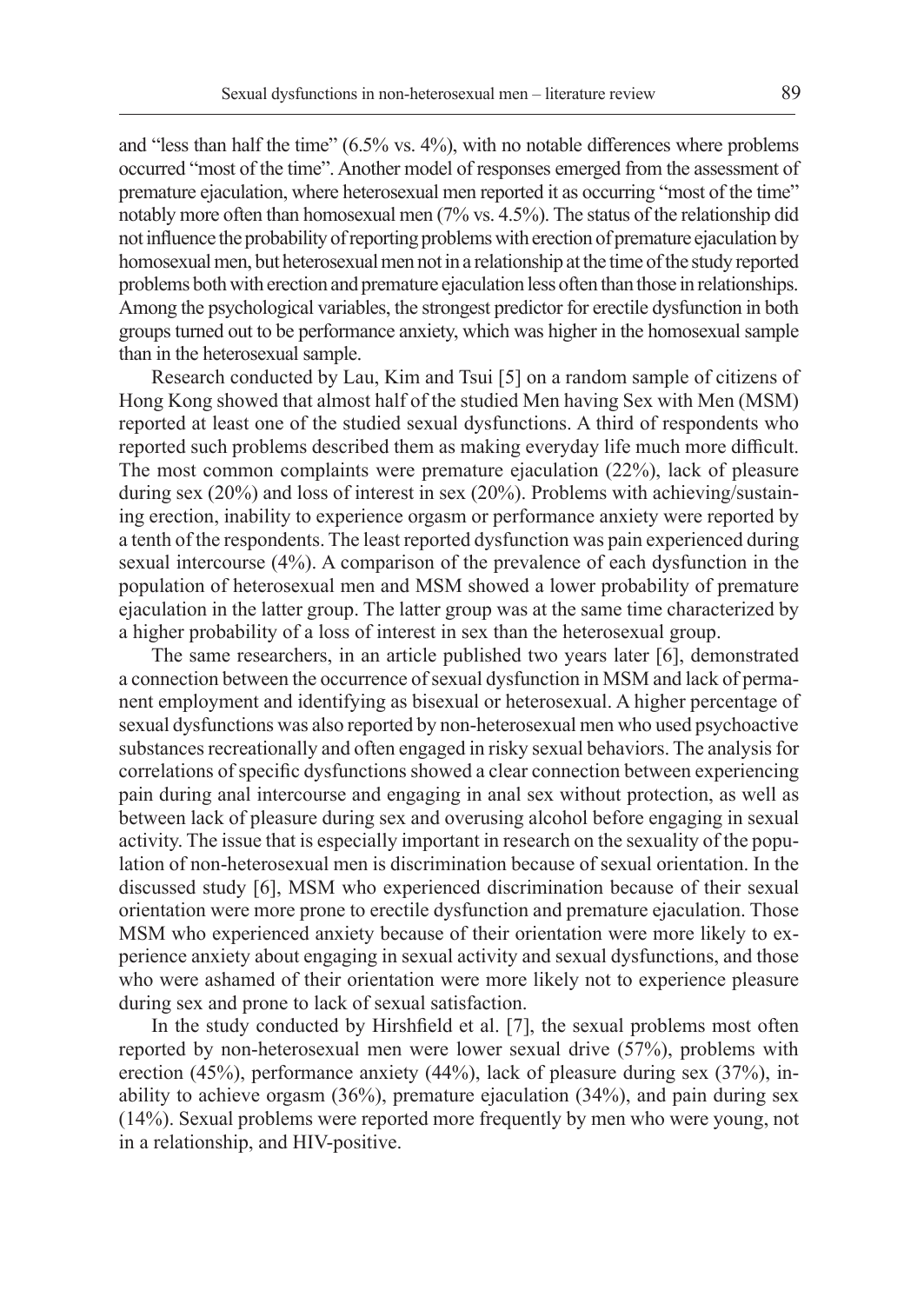In the Finnish study conducted by Jern et al. [8] on disorders of ejaculation, no direct connection was found between those problems and sexual orientation, but only after the mediating role of the frequency of sexual activity and the differences between the studied groups of men in terms of preferred ways of achieving ejaculation was taken into account. Generally, in the non-heterosexual group, the problem of delayed ejaculation occurred more frequently than in the heterosexual group.

An interesting study on sexual health was published by a team of Dutch researchers, Kuyper and Vanwesenbeeck [9]. The authors set out to analyze the differences associated with sexual health between homosexual, bisexual and heterosexual persons. The studied variables shaping the occurrence of sexual dysfunctions, apart from demographic factors and factors associated with sexual activity, included also the influence of minority stress. To this end, apart from the intergroup analyses (homosexual and bisexual subjects compared to heterosexual subjects), intragroup analyses were conducted (only on homosexual and bisexual subjects). While the study did not show differences in the levels of sexual satisfaction and the frequency of sexual dysfunction between men of different sexual orientations, homosexual and bisexual men reported the need for sexual health care decidedly more often than heterosexual men. What is more, a negative correlation was observed between internalized homophobia and the level of sexual satisfaction. The intensity of internalized homophobia also showed a positive correlation with the frequency of sexual dysfunction in the group of nonheterosexual men.

Another study where risk factors for the occurrence of sexual dysfunctions in non-heterosexual men was evaluated, was the study conducted by Shindel et al. [11]. The occurrence of erectile dysfunction was associated with age, experiencing pain during urination, being HIV-positive, former treatments to improve erection, not engaging in insertive anal sex, and lack of satisfaction from sexual life. Being in a stable relationship lowered the probability of the problem occurring. A somewhat different pattern emerged in the case of premature ejaculation risk. With age and the growing number of sexual partners, the risk of premature ejaculation fell. Pain during urination, being HIV-positive and a general lack of satisfaction from sexual life contributed to premature ejaculation in the studied MSM.

In a study conducted on a sample of Belgian MSM [10], the occurrence of problems with erection was reported by 45% of respondents. The most important predictors increasing the risk of those problems were age (the risk increased with the respondent's age), lack of stable relationship, taking a passive role and changing roles during intercourse, and the occurrence of generalized problems with libido and ejaculation. The most popular way of dealing with erectile dysfunction was medication, including over the counter medicines. Most of the MSM using such medication (83%) were happy with their results.

A summary of the most important results of the discussed studies is presented in Table 2.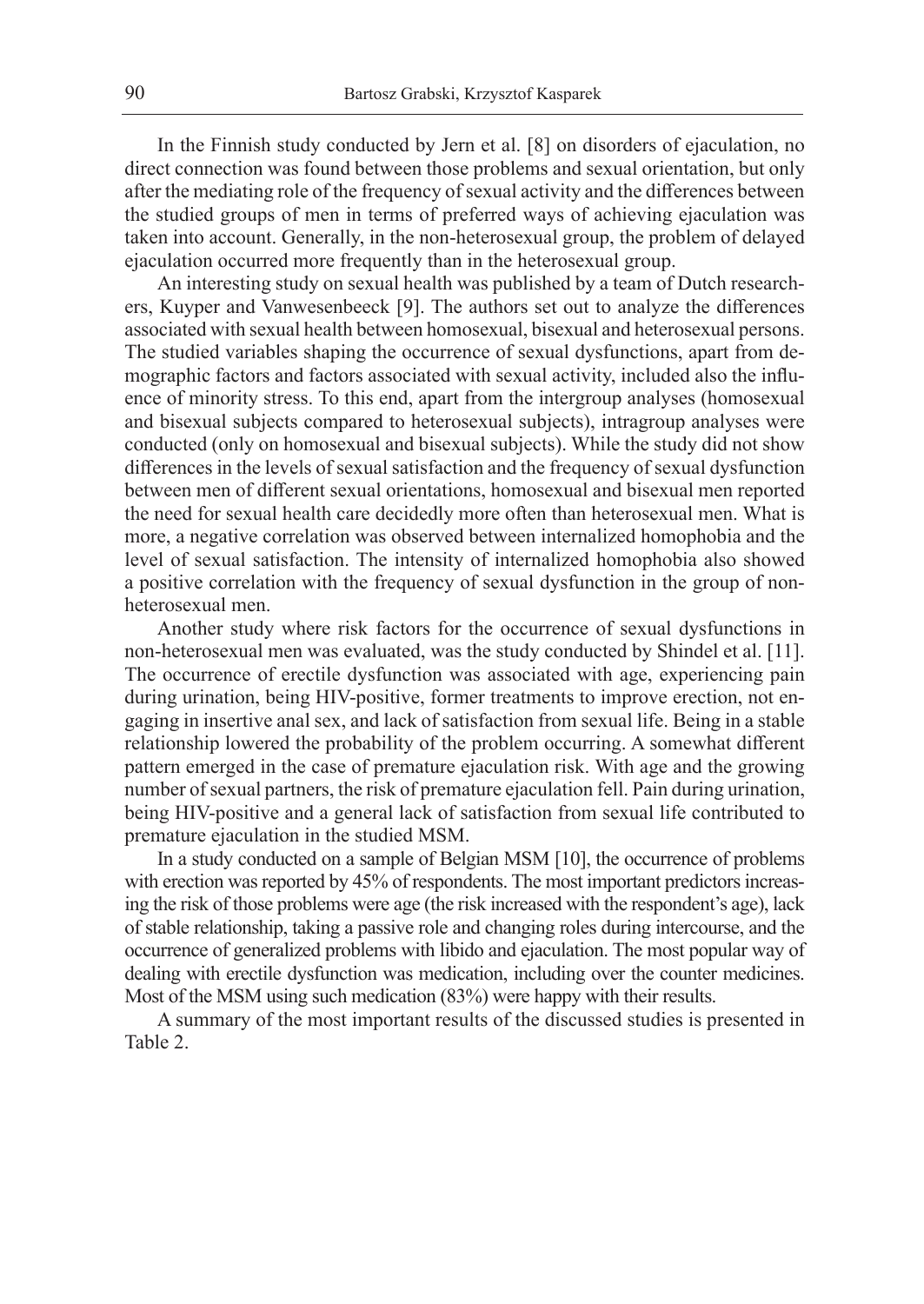| Authors                              | Time of the occurrence<br>of the dysfunction | The occurrence of sexual dysfunction<br>in non-heterosexual men, results from heterosexual<br>men are in brackets                         |  |
|--------------------------------------|----------------------------------------------|-------------------------------------------------------------------------------------------------------------------------------------------|--|
| Bancroft et al., 2005 [4]            | 3 months before<br>the study                 | $ED = 47\% (21\%);$                                                                                                                       |  |
|                                      | lifetime                                     | $ED = 58\%$ (46%), PE = 43% (56%)                                                                                                         |  |
| Lau, Kim and Tsui, 2006 [5]          | 12 months before                             | $ED = 9\%$ (10%), $PE = 22\%$ (37%),<br>$LSD = 20\% (11\%).$                                                                              |  |
|                                      | the study                                    | OD = $9\%$ ( $9\%$ ), PA = $11\%$ ( $20\%$ ), Psex = $3.6\%$<br>$(4.2\%)$ , Usex = 20%(15%)                                               |  |
| Lau, Kim and Tsui, 2008 [6]          | 12 months before<br>the study                | $ED = 6.3\%$ , $PE = 10.4\%$ , $LSD = 8.3\%$ , $OD = 5.6\%$ ;<br>$PA = 18.7\%$ , $Psex = 13.8\%$ ; Usex = 13.8%                           |  |
| Hirshfield et al., 2010 [7]          | 12 months before<br>the study                | $ED = 45\%$ , $PE = 34\%$ , $LSD = 57\%$ , $OD = 36\%$ ,<br>PA = 44%; Usex = 37%; Psex = 14%                                              |  |
| Jern et al., 2010 [8]                |                                              | not stated                                                                                                                                |  |
| Kuyper and<br>Vanwesenbeec, 2011 [9] | 12 months before<br>the study                | 14–15% (16%) reported at least one sexual<br>dysfunction (LSD, ED, PA, Usex, OD, PE or Psex)                                              |  |
| Vansintejan et al.,<br>2013 [10]     | 6 months before<br>the study                 | $ED = 45%$                                                                                                                                |  |
| Shindel et al., 2012 [11]            | 6 months before<br>the study                 | ED: 25% admitted to having taken medication to<br>improve erection, 19.3% have asked a doctor for<br>advice about problems with erection. |  |
|                                      | lifetime:                                    | around 17%                                                                                                                                |  |

Table 2. **Research on sexual dysfunction in non-heterosexual men – main findings**

DE – delayed ejaculation; ED – erection difficulties; LSD – lower sexual drive; PE – premature ejaculation; PA – fear of low assessment of sexual ability (so-called performance anxiety); OD – orgasm difficulties; Psex – experiencing pain during sex; Usex – not experiencing pleasure during sex

Source: own research

### **Suggestions for further research**

A critical analysis of the presented literature should start with a discussion of the limitations which stem from the fact that purposive sampling was used in most studies. Data obtained from such samples cannot be treated as representative for the entire population. Thus, the assessment of the prevalence of sexual dysfunctions among non-heterosexual men should be based primarily on the data obtained in studies with random samples [5] or population studies [8]. The same applies to comparing the results obtained for the heterosexual and non-heterosexual population. The results of the discussed studies which were conducted on non-probability samples do reflect the tendencies in the entire population, but the usefulness of raw numbers obtained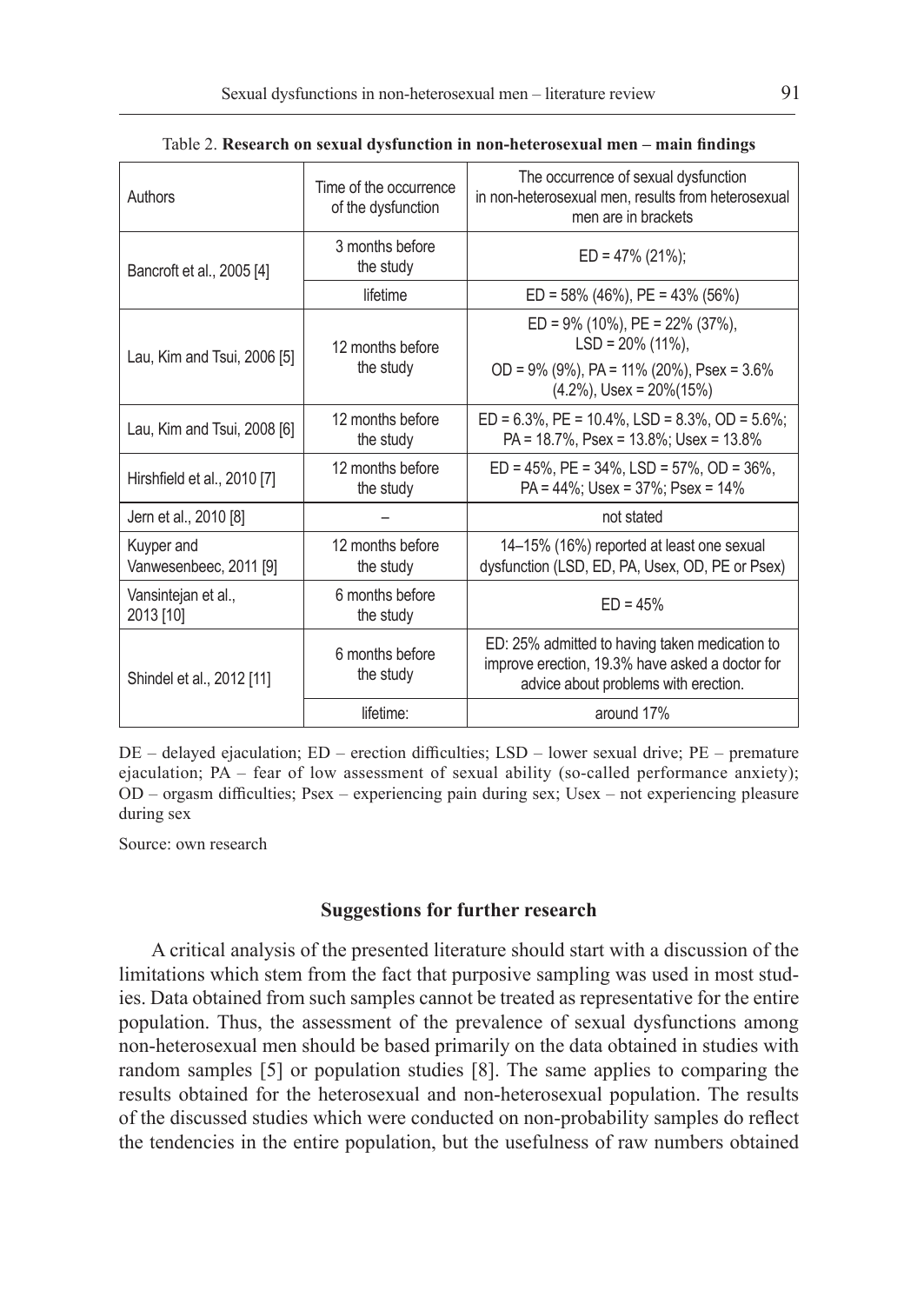in such studies must not be overestimated. Comparing the results from the groups of heterosexual and non-heterosexual men in this case is associated with an additional problem of the markedly different characteristics of the analyzed groups. Some authors of studies on non-probability samples have tried to remedy this by choosing respondents in a way that would ensure the groups are similar in terms of average age and other demographic variables [4, 5]. This solution, like the logistic regression model used by some researchers, does not solve many problems which stem from the diversity of the studied groups and is not helpful in searching for causal relationships [12]. Good practices that make it possible to avoid the described difficulties include matching techniques, which make it possible to select for samples so-called statistical twins [12]. The authors believe that using this kind of analytical methods is a desirable direction in further studies on sexual dysfunctions in non-heterosexual men.

The analyzed studies also differ in the ways they identify sexual dysfunction. The differences in, among others, the definitions, questions and diagnostic tools used by the researchers make it difficult to compare the results of different studies and, even more so, to accurately estimate the prevalence of the studied problems. Another issue is the fact that the diagnostic criteria for some dysfunctions were developed with only heterosexual men in mind, which is the case, for example, with premature ejaculation [13]. Here, a good practice could be using standardized self-assessment questionnaires [9–11] or standardized diagnostic questions [13].

An important direction for further studies is taking into account factors specific for the population of non-heterosexual men and their potential connection to sexual dysfunctions. In the analyzed studies, the issues of internalized homophobia and the fact of experiencing discrimination were addressed [6, 9], as well as the occurrence of anodyspareunia and the roles taken during sexual activity [10]. In the light of the presented data, the challenge that future research is facing is the verification of the correlations between factors specific to the population of non-heterosexual men and individual sexual dysfunctions.

One of the important topics which were virtually left untouched by the analyzed studies is the issue of dealing with sexual dysfunctions by non-heterosexual men, as was done by the authors of one of the studies on the population of men suffering from premature ejaculation [14]. Another important topic which needs to be addressed is the question of how non-heterosexual men react to the dysfunctions they experience and whether or not the dysfunctions cause changes in their sexual lives or influence their relationships.

### **Suggestions for clinical practice**

The most important suggestion for clinical practice from research conducted so far may be obvious, but it is also extremely important: non-heterosexual men also suffer from sexual dysfunctions. Other issues that need to be considered are living in secret, including hiding information about one's sexual orientation from doctors, and the difficulties with discussing sexual problems.

The process of diagnosing sexual dysfunctions in non-heterosexual men needs to be extended to problems which are specific to this group, such as the pain experienced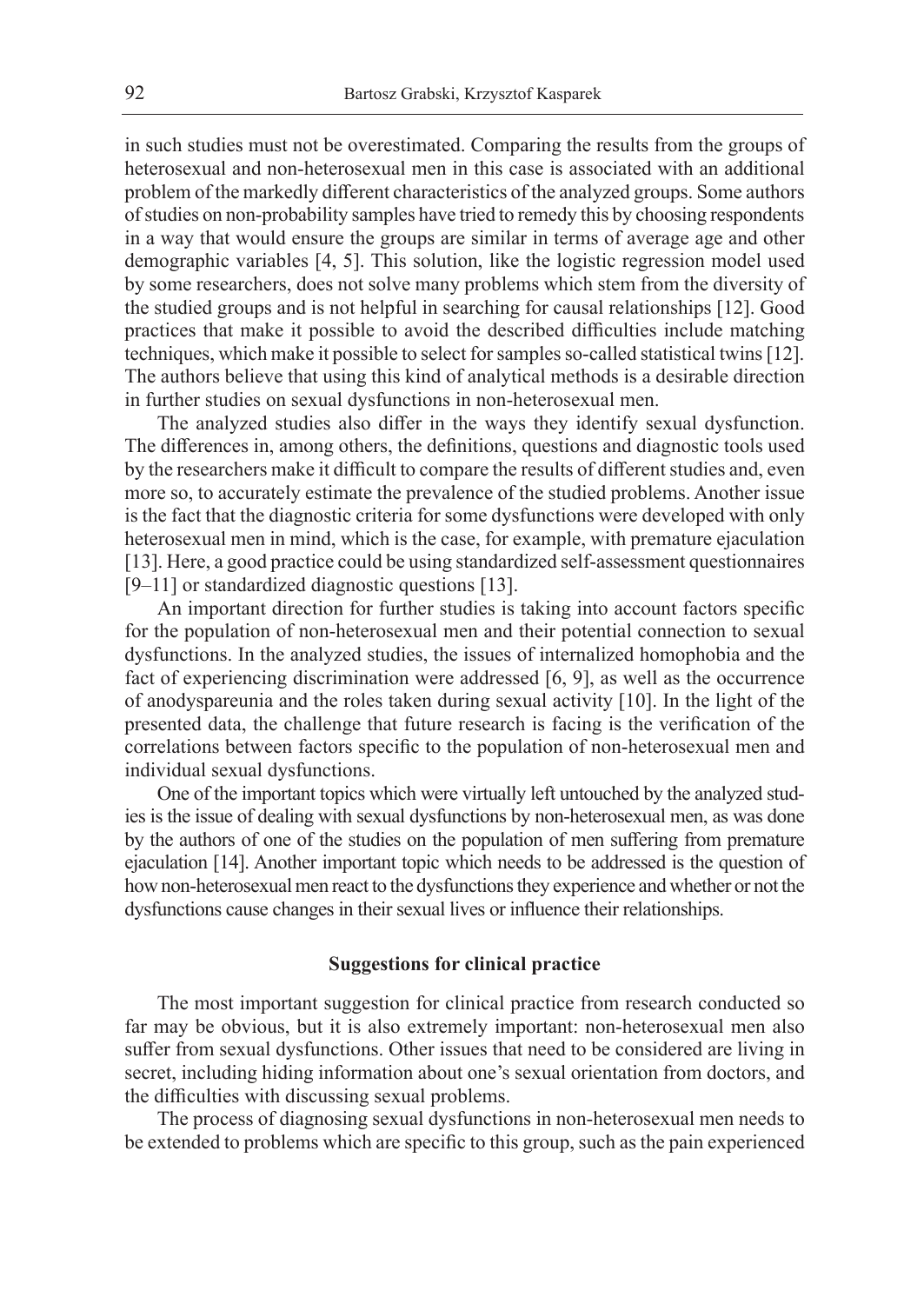by the receptive partner during anal sex [10]. It must also be noted that some diagnostic criteria were developed without considering non-heterosexual men. For example, the criterion of intravaginal ejaculation latency time under one minute as one of the factors in diagnosing premature ejaculation cannot be applied to anal sex or any other sexual practices [13]. In such cases, the clinician should focus on other characteristics of the problem (lack of control, suffering, influence on the relationship). The questions advised by the International Society for Sexual Medicine may be helpful [13].

The specific stressors described in the minority stress model which affect non-heterosexual men [15] should also be noted. They include lack of acceptance and negative judgement from one's immediate environment and oneself (internalized homophobia), and experiencing discrimination and hostility because of one's sexual orientation. A recommended good practice in clinical work with non-heterosexual men could be widening the scope of the assessment of sexual dysfunctions to the context of experienced minority stress, and taking it into consideration in further therapeutic work.

Other issues which should be considered with regards to this group of patients are HIV infection and its influence of sexual functioning, and the possible connection between sexual dysfunction and risky sexual behaviors and psychoactive substance use.

A conscious clinician should also familiarize themselves with a wider psychosocial and cultural context non-heterosexual men live in and the influence it has on the specificity of gay sexuality. We discuss those issues in more detail in another work of ours [3].

### **Recapitulation**

While the problem of sexual dysfunction in men has an important place in academic literature on sexology, the knowledge of those problems in the population on non-heterosexual men is insufficient. There are many questions without satisfactory answers: 1) How do non-heterosexual men deal with sexual problems?; 2) How do those problems influence their life and functioning?; 3) Are there sexual problems specific to this group?; 4) How should they be diagnosed and studied?; 5) How does the specific psychosocial context influence the realization and sexual functioning of non-heterosexual men?

### **References**

- 1. Neal C, Davies D ed. *Issues in therapy with lesbian, gay, bisexual and transgedner clients*. Buckingham, Philadelphia: Open University Press; 2000.
- 2. Pereza RM, DeBorda KA, Bieschke KJ. ed. *Podręcznik poradnictwa i psychoterapii osób homoseksualnych i biseksualnych*. Warsaw: Campaign Against Homophobia; 2014.
- 3. Grabski, B, Kasparek K. *Sexual problems in homo and bisexual men the context of the issue*. Psych. Pol. 2017; 51(1): 75-83